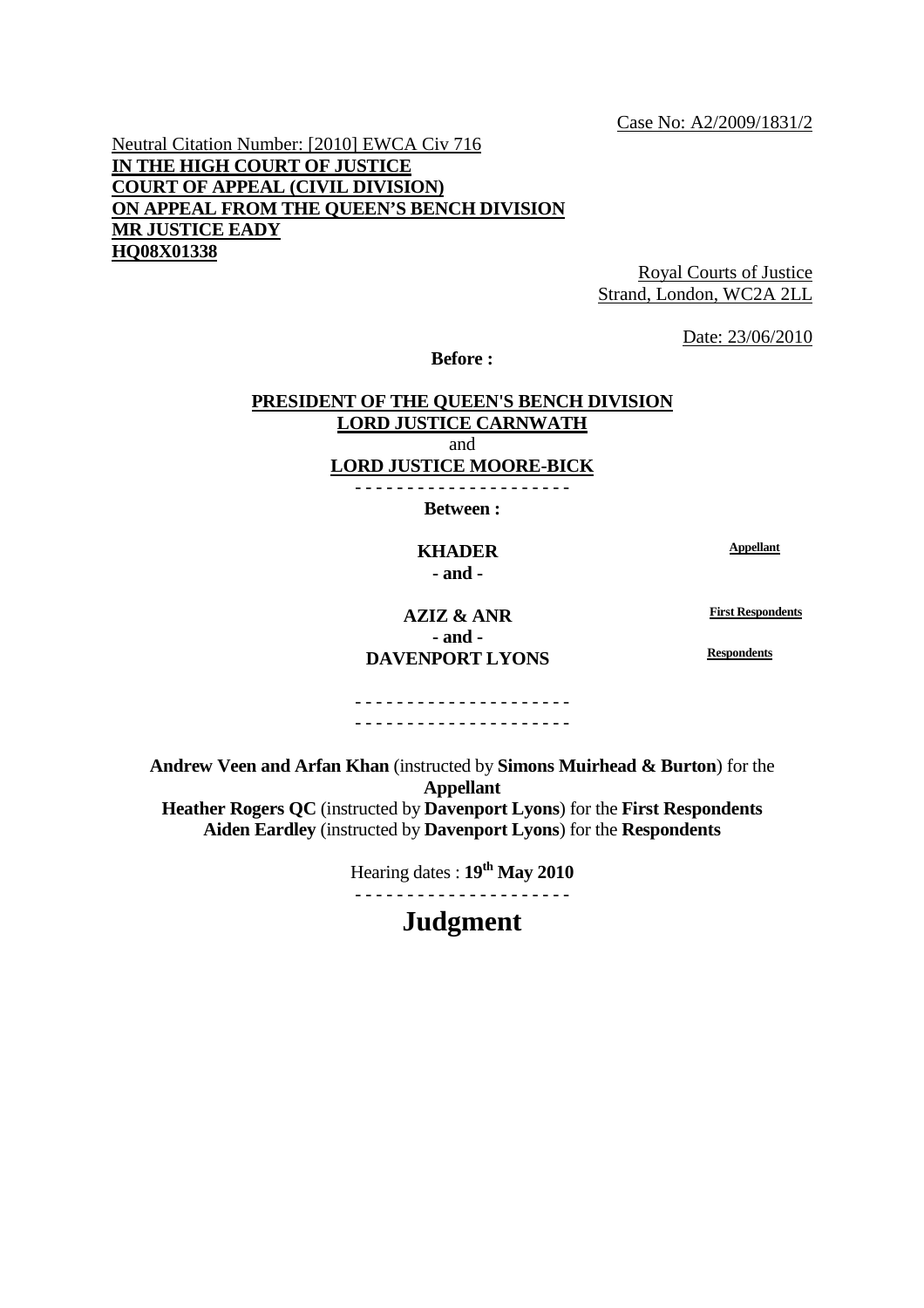# **President of the Queen's Bench Division:**

## **Introduction:**

- 1. These proceedings arise out of an article in the Daily Mail of  $12<sup>th</sup>$  April 2007 under the heading "How Queen Mariam spent a penny and lost a fortune". The woman there referred to is the first respondent, Mariam Aziz, the former wife of the Sultan of Brunei. The article related how she had accidentally dropped a £1m. diamond bracelet in the ladies' lavatory of Les Ambassadeurs club in Mayfair. The bracelet was found in the lavatory by Leila Khader, the appellant, described in the article as a one-time friend of the late King Hussein of Jordan, who describes herself as an international society figure and business woman. The article related that the appellant returned the bracelet to Ms Aziz and it ended with the words "and the generous reward offered by a woman whose former husband's fortune reached £65 billion at its peak? "The queen gave her a hug and a kiss", I am told".
- 2. Ms Aziz was aggrieved by the article, feeling that it put her in a bad light for having behaved ungenerously towards the finder of a very valuable bracelet. The article gave the impression of having derived from information provided by the appellant, not least because it contained a quotation attributed to her.
- 3. The second respondent, Mr Dowd, was at the time an associate solicitor with Ms Aziz' solicitors, Davenport Lyons. The firm has a retainer from Ms Aziz to act for her, which the respondents say includes general instructions to monitor media coverage about her and to take such steps as may be appropriate to protect her interests. As a result, Mr Dowd, acting in his capacity as Ms Aziz' solicitor made contact with Associated Newspapers Limited, the publishers of the Daily Mail, and had a short conversation with Ms Minsky, the journalist who wrote the article.

# **The proceedings**

4. In a first action brought by the appellant on  $8<sup>th</sup>$  April 2008, the appellant alleged that three publications, for which Mr Dowd was primarily responsible, were defamatory of her. The first publication related to the conversation which Mr Dowd had with Ms Minsky on  $12^{th}$  April 2007. In this conversation, he is alleged to have said:

> "Leila Khader is a disreputable person and a liar. You should not rely on her words because they are false and she has acted in cahoots with some other persons to pretend that a diamond bracelet had been found and was being returned to Mariam Aziz in order to embezzle money from Mariam Aziz."

Mr Dowd accepts that he had a conversation with Ms Minsky, but denies that he spoke these words.

5. The second publication alleges that exactly the same words were spoken by Mr Dowd (or possibly others said to be acting on behalf of Ms Aziz) during another telephone conversation on  $12<sup>th</sup>$  April 2007 with Mr Barry Hayes (or possibly others) at Les Ambassadeurs club. Both Mr Dowd and Mr Hayes deny that any such conversation took place. A third defamatory publication was said to be contained in a letter sent by Mr Dowd to Ms Minsky on or shortly after  $13<sup>th</sup>$  April 2007. Mr Dowd denies sending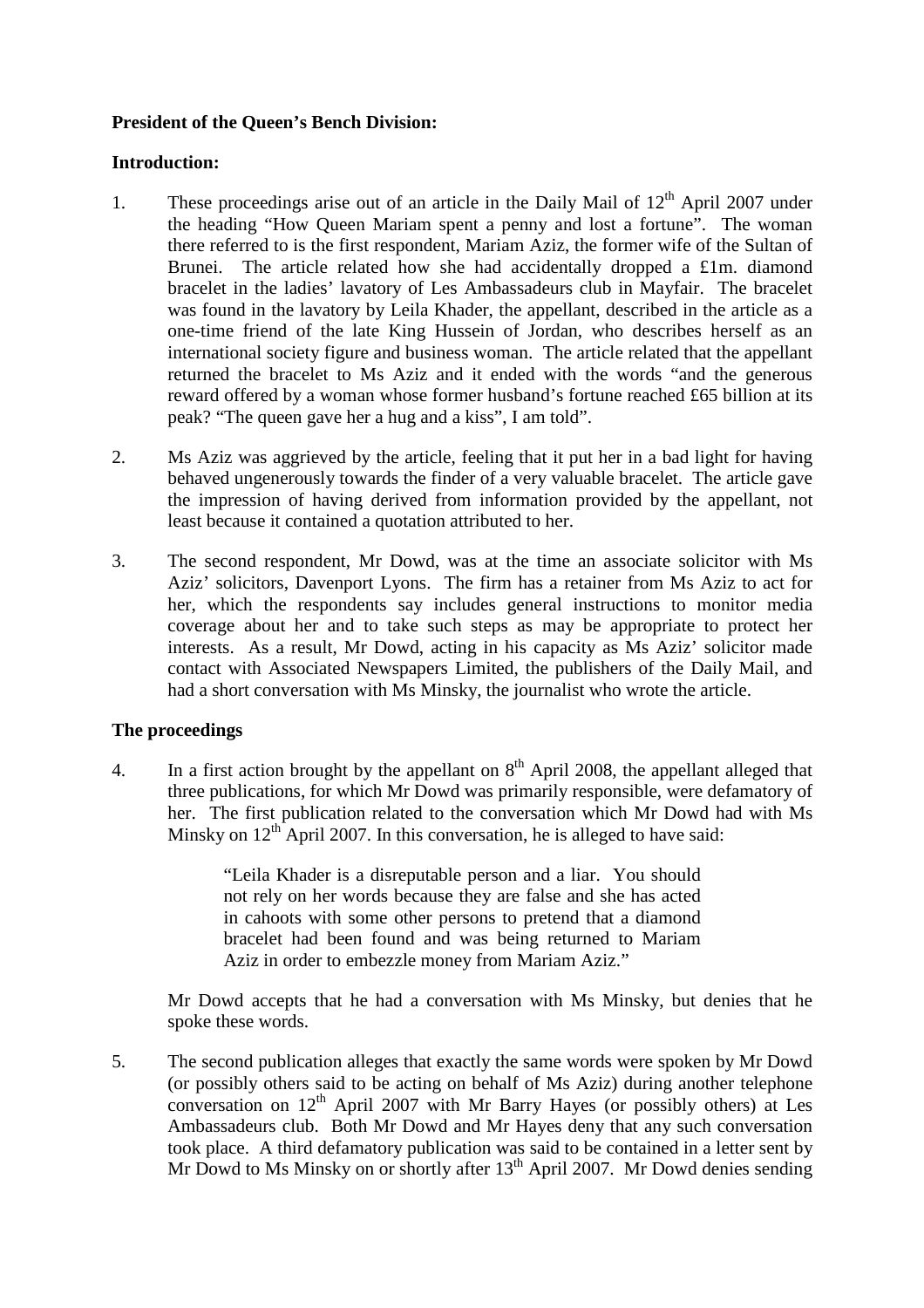any such letter and a disclosure order against Associated Newspapers Limited failed to reveal any evidence of such a letter being received.

- 6. The appellant brought a second action on 11th March 2009 against Davenport Lyons and Mark Bateman, a partner in that firm.
- 7. By application on 24<sup>th</sup> November 2008, both Ms Aziz and Mr Dowd applied for summary judgment dismissing the first action or for the first action to be struck out. They claimed that the appellant had no reasonable grounds for seeking relief, that the claims were bound to fail, and that the proceedings were an abuse of process. An equivalent application was made in respect of the second action. By his judgment of  $31<sup>st</sup>$  July 2009, Eady J acceded to these applications and dismissed the claims. His judgment may be found at [2009] EWHC 2027 (QB) and it may be referred to for greater detail than this judgment need contain.

### **The judge's judgment**

- 8. As to the first action and the first publication, the judge noted that Ms Aziz would be entitled to speak out in her own defence against defamatory attacks in the media or, even if the words used were not defamatory, to complain about alleged inaccuracies. Furthermore, a considerable degree of latitude would be given to her in assessing what is relevant and reasonably necessary for the purposes of such a response (see *Watts v Times Newspapers Limited* [1997] QB 650). The judge also considered the scope of the defence of qualified privilege with reference to *Baker v Carrick* [1897] QB 838 and *Regan v Taylor* [2000] EMLR 549. He found that there was a plain defence of qualified privilege in respect of Mr Dowd's conversation with Ms Minsky in his capacity as Ms Aziz' solicitor which was equivalent to the privilege which Ms Aziz herself would have had. The privilege applied both to Ms Aziz, as the person actually referred to in disparaging terms in the article, and to Mr Dowd as her duly authorised agent acting within the scope of his authority.
- 9. As to the second alleged publication the judge found the pleading to be vague. He held that it would be inherently unlikely that Mr Dowd or anyone would speak exactly the same words to other persons as he was alleged to have spoken to Ms Minsky. Moreover, both Mr Dowd and Mr Hayes had denied making this alleged defamatory publication and the appellant had served no evidence in response. The appellant's claim in this respect was based on bare assertion. As to the third alleged publication, the judge found the pleading to be in breach of the requirement that the words complained of in a libel action need to be set out expressly. He held that the claim should be struck out for non-compliance with this rule. The sending of the letter remained a bare assertion in the teeth of the evidence.
- 10. The judge then considered the question of malice, both in respect of the application to strike out the claim based on injurious falsehood and for the purpose of considering whether it could defeat the defence of qualified privilege. He said this at paragraph 31 of his judgment:

"The modern leading authority as to the meaning of malice is *Horrocks v Lowe* [1975] AC 135, 149-151. As to its pleading, there are stringent requirements imposed because malice is recognised as being tantamount to an accusation of fraud or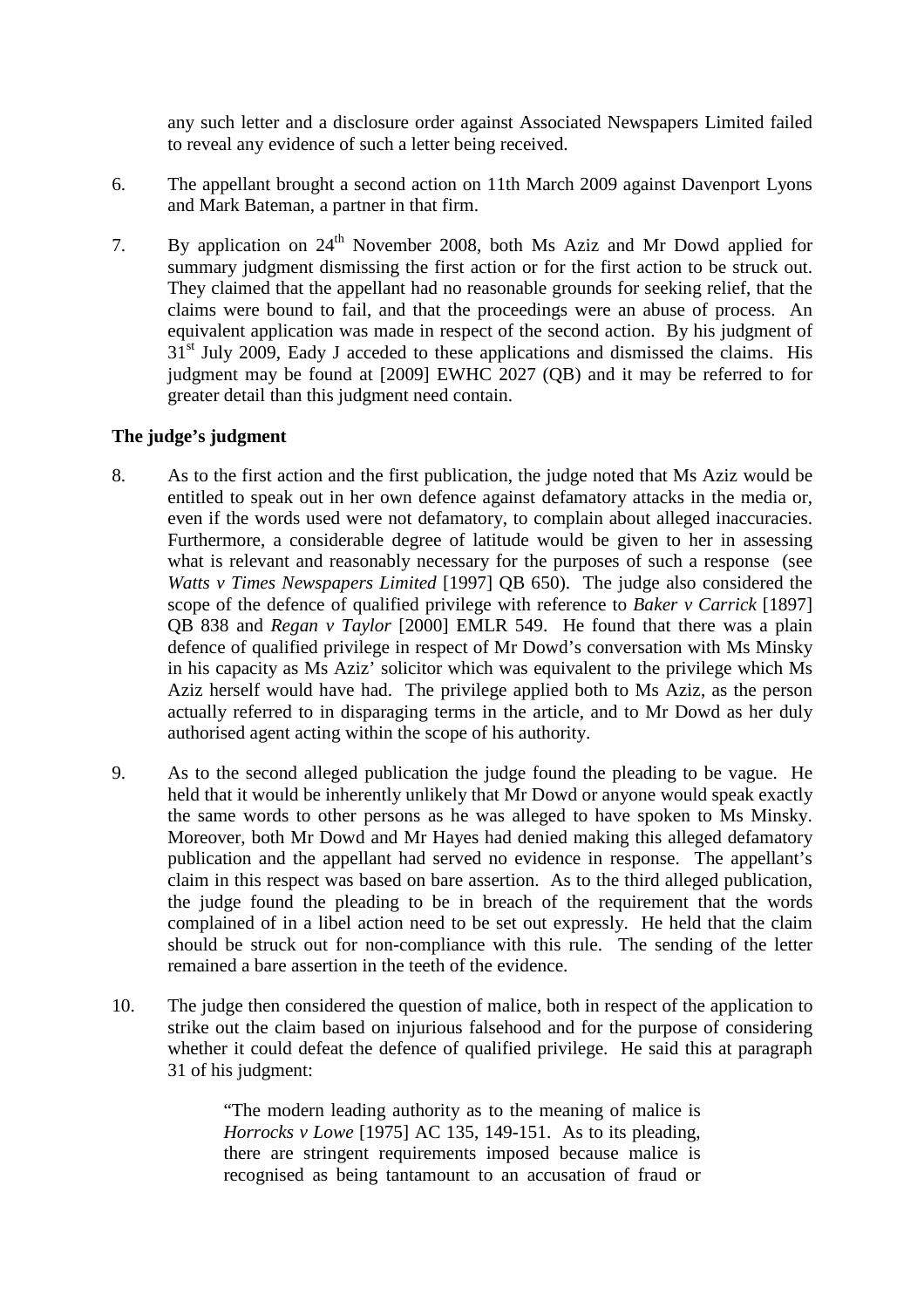dishonesty and must not be made on a merely formulaic basis. It is necessary to plead and to prove the facts from which malice is to be inferred, and it will not suffice to plead only facts which are equally consistent with the absence of malice as with its presence. This was established in the middle of the  $19<sup>th</sup>$ century in *Somerville v Hawkins* (1851) 10 CB 583 and has been confirmed in modern times by the Court of Appeal in *Telnikoff v Matusevich* [1991] 1 QB 102 and in *Alexander v Arts Council of Wales* [2001] 1 WLR 1840. It is recognised that mere assertion will not do (see generally *Gatley on Libel and Slander*  $(11<sup>th</sup>$  ed) at para  $30.5$ . A claimant may not proceed simply in the hope that something will turn up if the defendant chooses to go into the witness box, or that he or she will make an admission in cross-examination."

- 11. The judge held that the particulars pleaded by the appellant were insufficient to satisfy the requirements of establishing malice. He found that there was no basis for pleading malice against either Ms Aziz or Mr Dowd and no reason to suppose, in the light of the evidence, that it would be possible to prove malice. In any event, it was independently appropriate to strike out a claim not based on a publication amounting to a real or substantial tort, since there was no reason to suppose that the appellant was in any way adversely affected in Ms Minsky's estimation following the phone call with Mr Dowd, nor that a shifting and inconsistent case of potentially serious financial consequences had any proper basis. The judge referred to and applied *Jameel (Yousef) v Dow Jones & Co Inc* [2005] QB 946.
- 12. The judge refused the appellant's application to amend her Particulars of Claim. He held that the Amended Particulars of Claim were prolix and confusing. A new version of the words alleged to have been published by Mr Dowd to Ms Minsky was not supported by the content of new material having become available in the form of a disclosed note by Ms Minsky and a redacted email from Mr Dowd to Mr Bateman. A proposed amendment in respect of the second publication was unsupported by evidence and did nothing to overcome the fundamental problem that the evidence adduced on behalf of the defendants had not been contradicted. No evidence had been served to explain why there had been a change or to suggest that any evidence would be forthcoming at trial to support the original or new versions of the publication relied upon.
- 13. Waller LJ gave permission to appeal in relation to the striking out of the first two alleged publications, but not the third publication.
- 14. As to the second action, the judge held that the claim against Davenport Lyons and Mr Bateman was flawed for the same reasons as the claims brought against Ms Aziz and Mr Dowd. He held in addition that a defence of limitation was unanswerable. Waller LJ refused permission to appeal against the judge's order on the second action and that action remains struck out.

#### **Grounds of appeal and submissions:**

15. The prolix grounds of appeal as advanced in the appellant's skeleton argument may be summarised as follows. It is arguable that there was no defence of qualified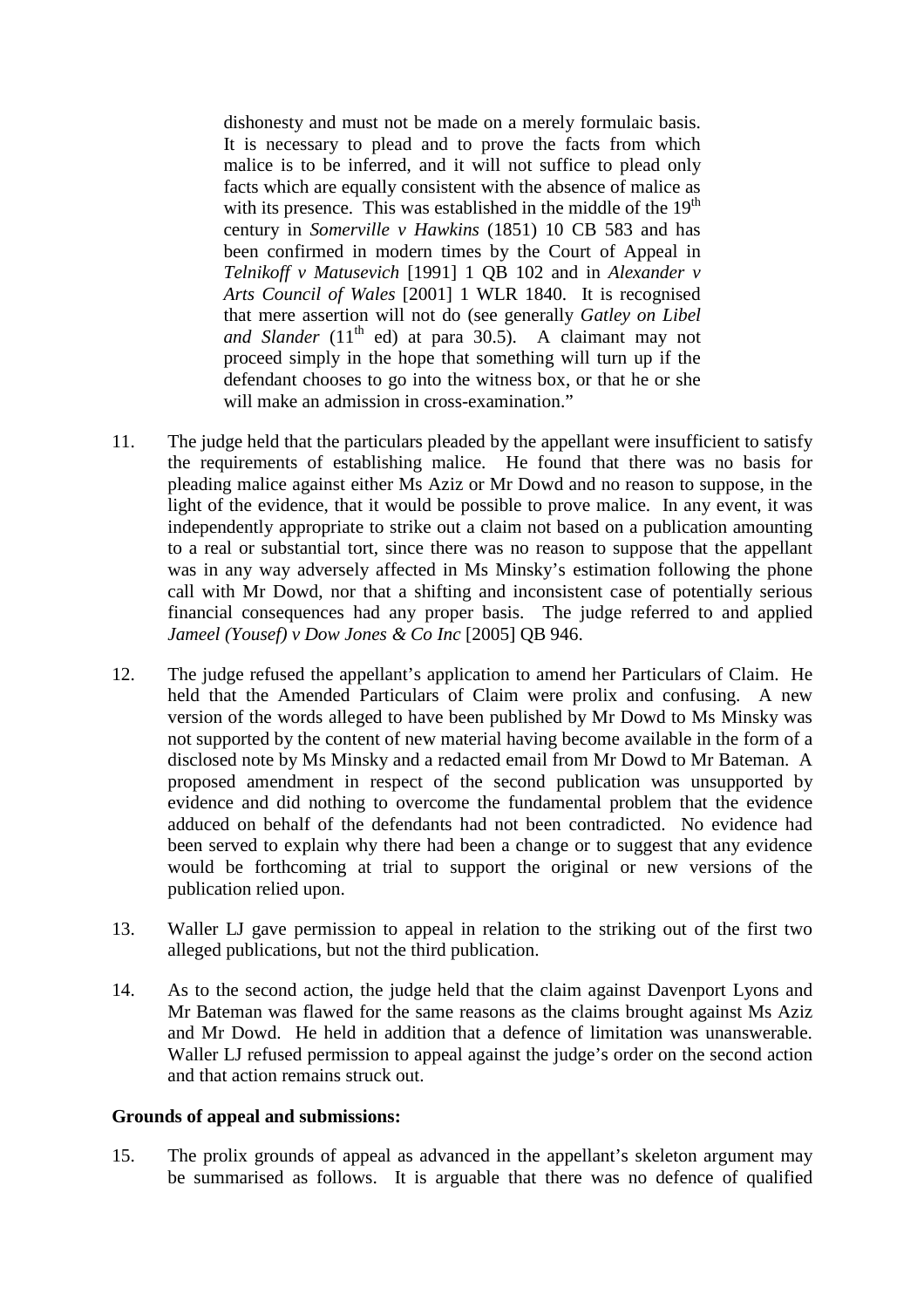privilege because it is arguable that Mr Dowd was acting outside the scope of his or his firm's retainer. The written retainer which was produced dated  $13<sup>th</sup>$  September 2004 does not extent to communications with the press. There was no sufficient attack in the Daily Mail article on Ms Aziz giving rise to a need to defend herself against attack. It is submitted (quite wrongly) that the defence of qualified privilege only extends to statements made in connection with judicial or quasi-judicial proceedings. It is submitted that Mr Dowd arguably exposed himself and his client to proceedings by not communicating a more measured response. It is submitted that the case that Ms Aziz and Mr Dowd acted with malice is arguable. Mr Dowd's language was grossly exaggerated and as such was an inferential indication of malice. Express malice should be found because Mr Dowd was alleged to have had an historic intimate relationship with Ms Aziz. In any event, Mr Dowd had no reasonable basis for alleging dishonesty or making the other defamatory allegations against the appellant and he was therefore at least arguably reckless or wilfully blind as to the truth or falsity of what he said.

- 16. It is submitted that it is sufficiently arguable that the appellant's claim is not an abuse of process. The words complained of impute an imprisonable criminal offence and thus do not require proof of damage. The judge should not have held that the appellant had not been adversely affected by the defamatory words spoken. Her reputation had been damaged and she had suffered stress and inconvenience. It was to be supposed that Ms Minsky would have passed on what she had been told. The appellant had a significant reputation to protect. She had been excluded from her social circle and had humiliatingly lost her membership of Les Ambassadeurs club. This is not a case where there is no real damage. In any event, the *Jameel* jurisdiction to strike out a case on the basis of abuse of process is too narrow to encompass the present case.
- 17. It is submitted additionally as to the second alleged publication that the evidence of Mr Rahr supports the fact of such publication to the Club, despite the denial by Mr Hayes.
- 18. Ms Rogers QC and Mr Eardley on behalf of the respondents support the judge's reasoning and conclusions. They point out that the two alleged publications in respect of which the appellant has permission to appeal allege slander for which a claimant must prove actual loss or damage unless, relevantly, the words impute that the claimant has committed an offence punishable by imprisonment. The cause of action requires the claimant to allege and prove the speaking of particular words. The appellant has failed to grasp this principle and its consequences.
- 19. As to qualified privilege, the respondents submit that the Daily Mail article plainly had a derogatory sting to it which entitled Ms Aziz to respond. The answer to an attack will be privileged provided it is, in a broad and reasonable sense, germane to the subject matter of the attack – see *Regan v Taylor* at page 565. The defendant has considerable latitude. The defendant must not include entirely irrelevant and extraneous material (see *Watts v Times Newspapers* [1997] QB 650 at 671). But the law does not concern itself with niceties in such matters (see *Turner v MGM Pictures Limited* [1950] 1 All ER 449 at 471.) It may be relevant, and sometimes necessary, for a defendant to state that the claimant should not be believed. Mr Eardley submits that the evidence of Ms Aziz and Mr Dowd makes it clear that Mr Dowd was acting within the scope of his authority when he spoke on the telephone to Ms Minsky and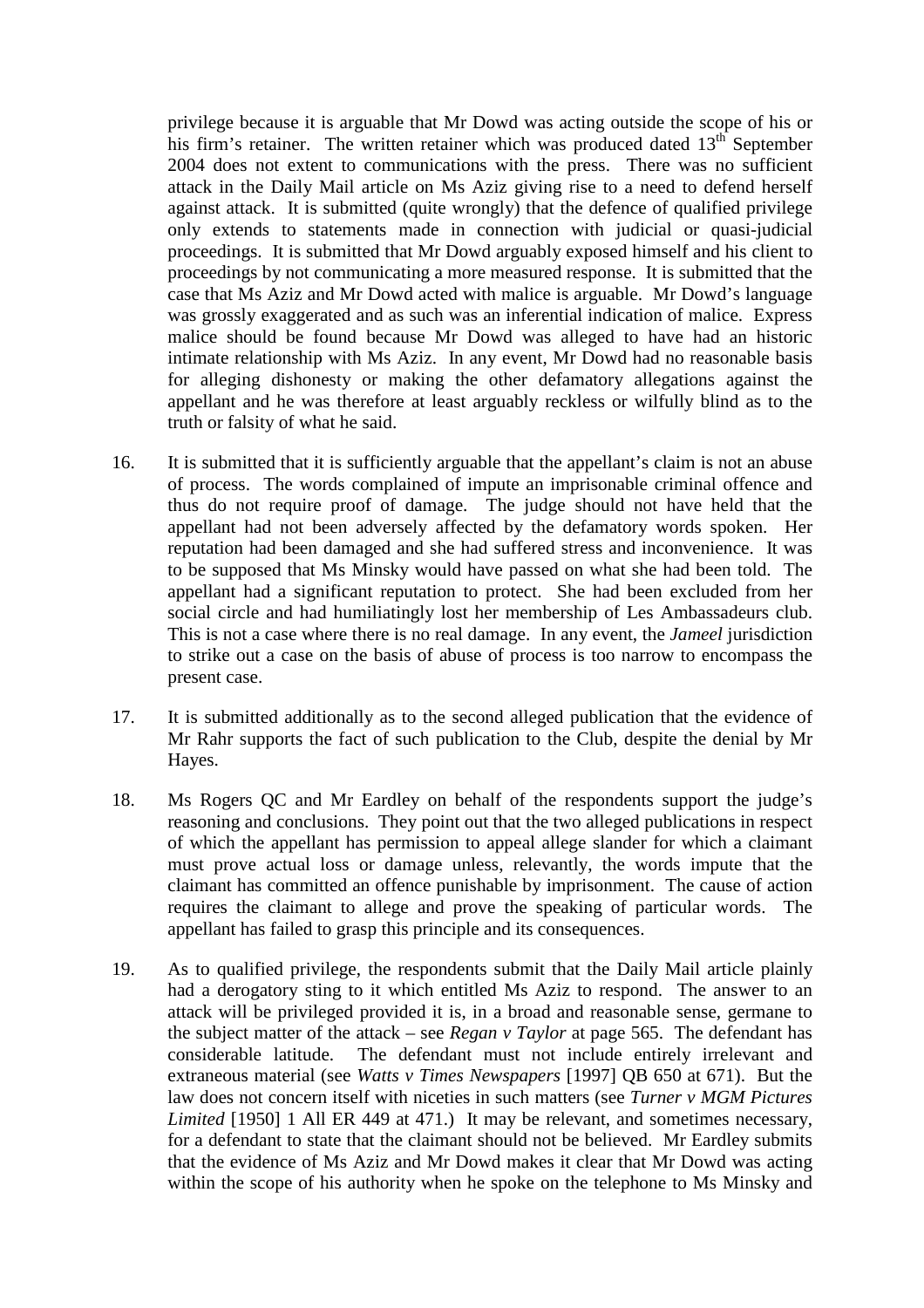the appellant advances no evidence to the contrary. There is no proper basis for saying that the scope of the retainer was strictly circumscribed by the terms of the original letter of  $13<sup>th</sup>$  September 2004, since things had obviously moved on since then. A person may chose to respond to an attack through an agent, such as a solicitor. The solicitor is protected by qualified privilege in respect of a publication on behalf of a client, provided that privilege would have attached to the same publication if made by the client and providing that the solicitor was acting within the scope of his authority. The only question is whether the communication by the solicitor fell within the scope of the client's authority. If the terms of his retainer are sufficiently wide, the solicitor does not have to show that the client specifically instructed him to make that communication or authorised the precise words used (*Regan v Taylor* at 563-4).

- 20. As to malice, Ms Rogers refers at (great) length to the well known opinion of Lord Diplock in *Horrocks v Lowe* [1975] AC 135 at 149-151. To destroy privilege, the desire to injure must be the dominant motive for the defamatory publication. If it is proved that the person publishing defamatory matter did not believe that it was true, that is generally conclusive evidence of express malice. If a person publishes untrue defamatory matter recklessly, without considering or caring whether it is true or not, he is treated as if he knew it to be false. But indifference to the truth of the publication is not to be equated with carelessness, impulsiveness or irrationality. Judges and juries should be very slow to draw the inference that a defendant was so far actuated by improper motive as to deprive him of the protection of privilege unless they are satisfied that he did not believe that what he said or wrote was true or that he was indifferent to its truth or falsity. Where the only evidence of improper motive is the content of the defamatory material itself or the steps taken by the defendant to verify its accuracy, the plaintiff must show affirmatively that the defendant did not believe it to be true or was indifferent to its truth or falsity. This burden is not lightly satisfied. The only exception to this is where what is published incorporates defamatory matter which is not really necessary to fulfil the duty or the protection of the interest upon which the privilege is founded. It was accepted in *Turner v MGM Pictures* at page 455 that grossly exaggerated language may be evidence of malice. However, it is necessary that the evidence should raise a probability of malice, and be more consistent with its existence than with its non-existence.
- 21. Ms Rogers submits that there is no proper basis for asserting that Ms Aziz authorised the very words which Mr Dowd is alleged to have used nor any proper basis to allege that she had no honest belief in, or was recklessly indifferent to, the truth of what was said. As to malice on the part of Mr Dowd, Mr Eardley submits that it was no part of the case before Eady J that Mr Dowd used grossly exaggerated language. The words alleged to have been used would have been germane to the defence against attack privilege. Eady J was right to regard the question of malice as subjective, and the appellant is unable to show that there was information available to Mr Dowd to cause him to doubt the truth of what was said. There is no proper evidence of improper motive. Further, the judge was right on the issue of abuse of process. There was no evidence that the appellant had suffered damage sufficient to support an action for slander, nor that she had sustained a real or substantial tort.
- 22. As to the second publication, the respondents submit that there was no proper basis for Waller LJ to consider that there was material to support the possibility that the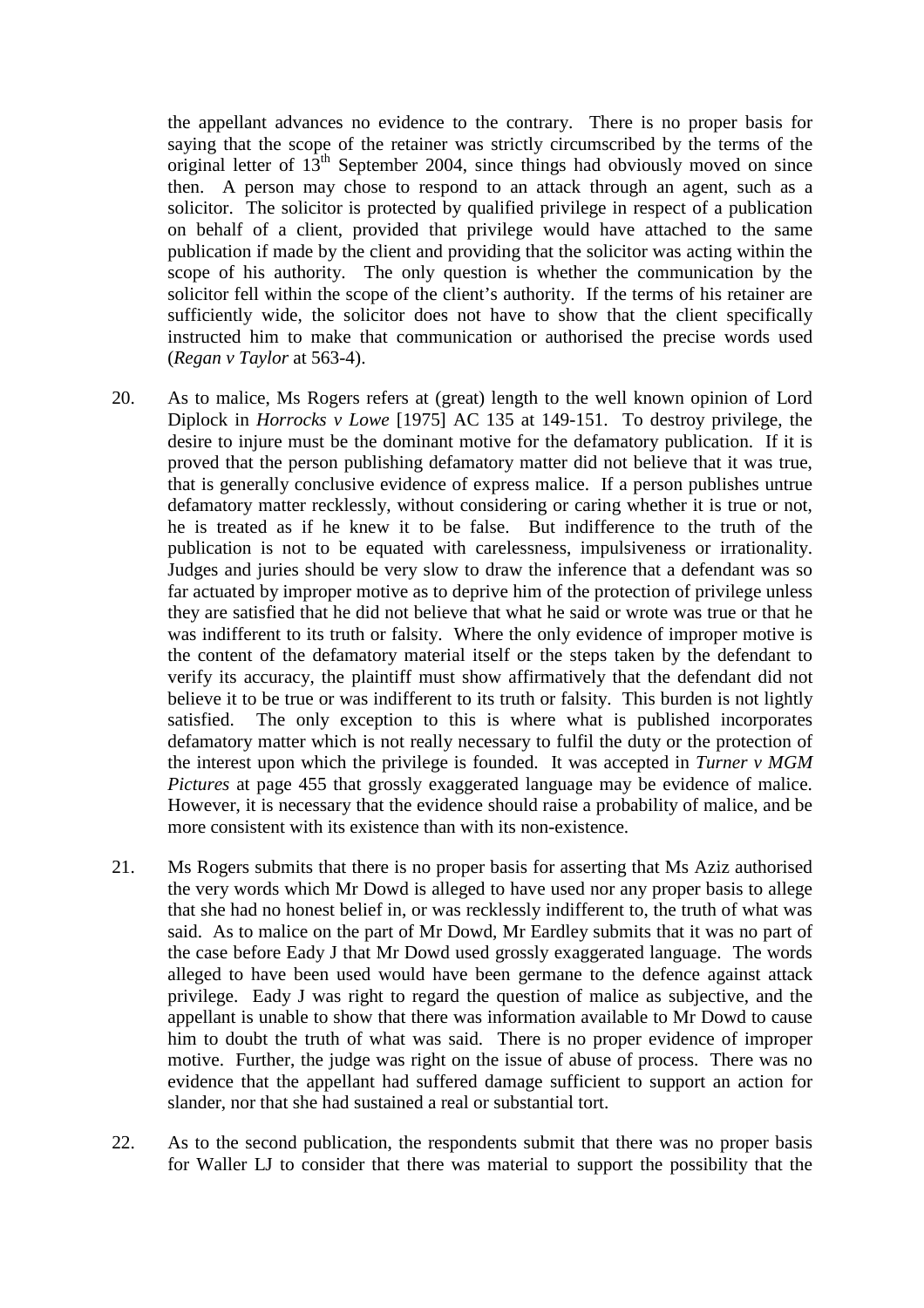credibility of Mr Hayes and Mr Dowd might be challenged as to the making of this alleged publication.

#### **Discussion:**

- 23. In my judgment, there is such a formidable range of problems with the appellant's claims that the judge was cumulatively correct to strike them out. It is of course axiomatic that, in defamation proceedings, questions of law are for the judge, but questions of fact for the jury; so that neither the judge nor this court should presume to make decisions dependant on issues of fact which ought properly to be left to the jury. But that does not mean that a claimant can secure a full jury trial simply be asserting that there are issues of fact. As this court decided in *Alexander v Arts Council of Wales* [2001] EWCA Civ 514; [2001] 1 WLR 1840, section 69 of the Senior Courts Act 1981 entitles a party to have a material issue of fact decided by a jury. But it is for the judge to decide whether there really is such an issue. If the judge decides that the evidence, taken at its highest, is such that a properly directed jury could not properly reach a necessary factual conclusion, he is entitled to withdraw the issue from the jury. If a party's case depends on a finding of fact by the jury which, if it were made, would be bound to be set aside on appeal as perverse, the judge can grant the other party summary judgment. In *Alexander*, in a claim for liable and slander attracting a defence of qualified privilege, there was no evidence upon which a reasonable jury properly directed could hold that the defendants had acted maliciously. The claim could not succeed and the judge had been right to grant the defendants summary judgement. The test to be applied is equivalent to that in criminal jury trials – see *R v Galbraith* [1981] 1 WLR 1039 at 1042C.
- 24. This principle, in my view, clearly applies in the present case to the second alleged publication. Here it is alleged that, on  $12<sup>th</sup>$  April 2007, Mr Dowd (or someone on Ms Aziz' behalf) spoke the same defamatory words as are alleged for the first publication to Mr Hayes (or someone) at Les Ambassadeurs club. There is no positive evidence whatever to support the making of a publication in these terms on this date. Both Mr Dowd and Mr Hayes deny that there was such a publication. The only matters relied on are that for some reason the appellant's membership of the club was suspended – which goes nowhere to prove the necessary terms of a publication by or on behalf of Ms Aziz – and paragraph 43 of the witness statement of Peter Rahr, who was at the time a director of Les Ambassadeurs in a separate claim by the appellant against the club. Mr Rahr there states that Ms Aziz was not in the country when Ms Khader was suspended from the club. He recalls a discussion with Ms Aziz some time following the suspension in which Mr Rahr made an oblique reference to the dispute with Ms Khader, to which Ms Aziz said that she was surprised that the Daily Mail article had been published. She had said that she had understood that someone else had found the bracelet, but that Ms Khader had taken it from that person in order to return it to her. Ms Aziz was understandably unhappy about the publicity that the article attracted to her. This evidence again goes nowhere to support the terms of the necessary second publication. It refers to a time after Ms Khader's suspension and after  $12<sup>th</sup>$  April 2007. Its content does not begin to accord with the terms of the alleged second defamatory publication. The appellant is accordingly left, more than three years after the event, with no evidence at all to support the fact or the terms of this alleged second publication.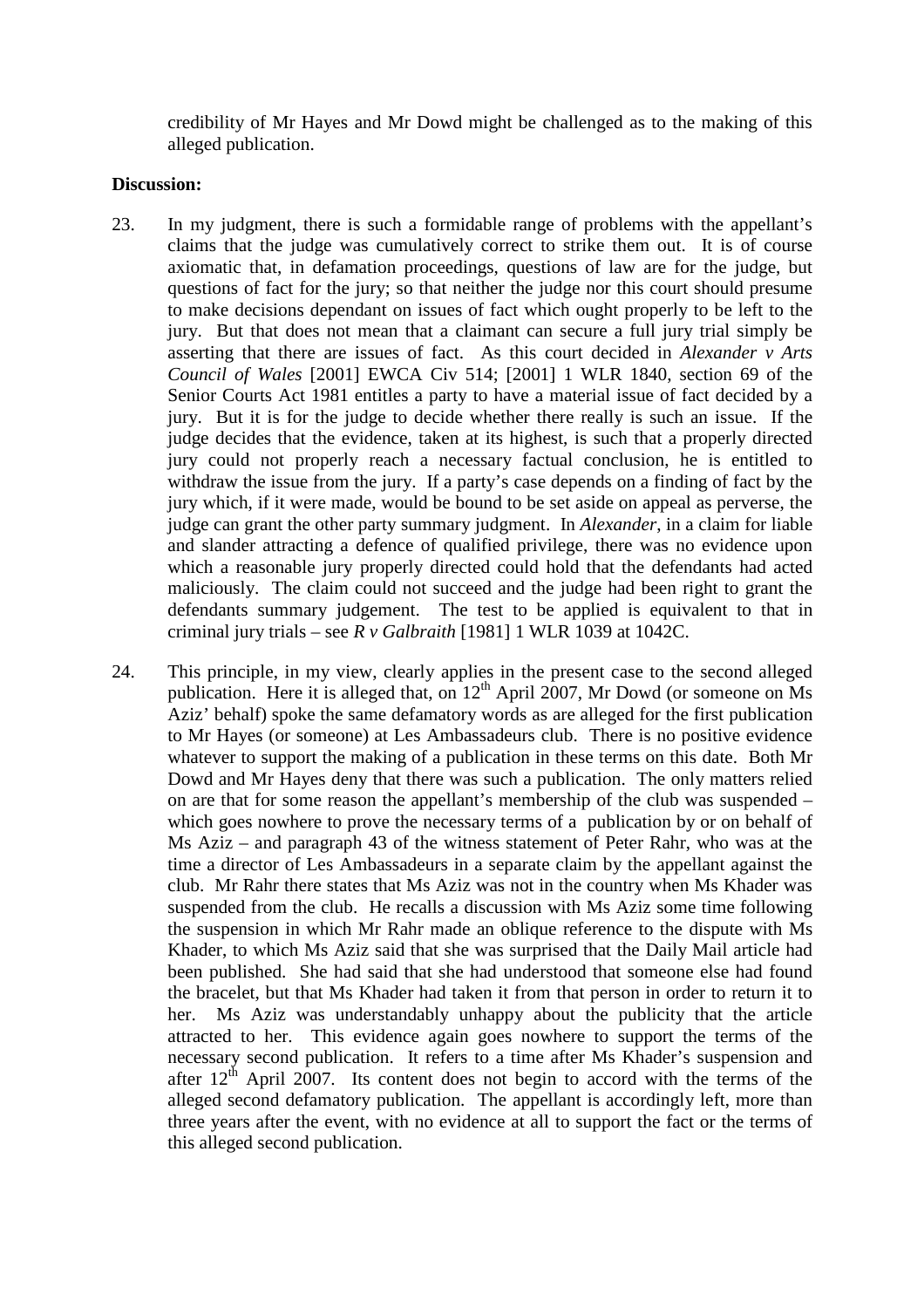- 25. In my view, Waller LJ was over-persuaded that there was now some evidence that what was said in the defamatory statement reached other people within the club. For my part, I have seen no such evidence. Waller LJ also thought it of some significance that Mr Dowd denied making the first publication, but that there was now evidence that he did, putting his credibility in doubt. But Mr Dowd denied (and still denies) making the first publication in the terms in which it was alleged – a necessary ingredient of a defamation pleading. The material now available does not go to establish that he made the first publication in the terms alleged – only that he had a conversation with Ms Minsky. Any residual doubts as to his credibility cannot alone go to establish the facts necessary for the second publication. In my judgment, therefore, the appellant has no evidence, and will obtain no evidence, from which a jury properly directed could find as a fact in the face of denials by Mr Dowd and Mr Hayes that the second alleged defamatory publication was made. A finding by a jury to that effect would be reversed by this court on appeal as perverse. The judge was right to strike out the claim based on that publication. This means that the appellant has now failed to bring forward a sufficient case for each of the second and third alleged publications – for it will be recalled that the claim in respect of the third publication also failed because there was no evidence that the necessary letter had been sent or received. This is a general merits point of some relevance to consideration of the first alleged publication, where Mr Dowd denies making the defamatory statement alleged, and there is, as yet, no direct evidence before the court that he did.
- 26. The state of the evidence to support the pleaded first publication is as follows. It is accepted that Mr Dowd and Ms Minsky had a short telephone conversation on  $12<sup>th</sup>$ April 2007. On 19<sup>th</sup> April 2007 solicitors acting for the appellant wrote to Davenport Lyons asserting that Mr Dowd had made allegations to the Daily Mail that the appellant was a liar who gave false information to the Daily Mail; that she was a disreputable person; and that she was attempting to "embezzle" money from Ms Aziz with the assistance of an unnamed associate. I leave to one side for the moment the obvious fact that "embezzle" is a very strange term to have applied to any version of the facts relating to the bracelet. There is no witness statement from Ms Minsky. The appellant says in paragraph 43 of her second witness statement of  $14<sup>th</sup>$  May 2009 that Ms Minsky had told her that her employers had instructed her not to provide a witness statement for trial, but that she would attend trial to give evidence on subpoena. The appellant's second witness statement technically attests to the fact that Ms Minsky related to the appellant the conversation with Mr Dowd as pleaded. However,
	- a) The appellant wrote a letter of complaint to the Law Society on  $28<sup>th</sup>$ July 2007 in which she set out the allegations which Mr Dowd was said to have made, which do not there contain the word "embezzle". The relevant part, as set out in this letter, is "that I was in cahoots with another person to get a reward or financial profit."
	- b) Ms Minsky's contemporaneous note of the conversation with Mr Dowd goes nowhere to establish that Mr Dowd spoke the defamatory words alleged. The only note of relevance is "Leila Khader didn't find bracelet, said it [was] another individual".
	- c) Mr Dowd's email of  $12<sup>th</sup>$  April 2007 to Mr Bateman concerning his conversation with Ms Minsky goes no further than to state that there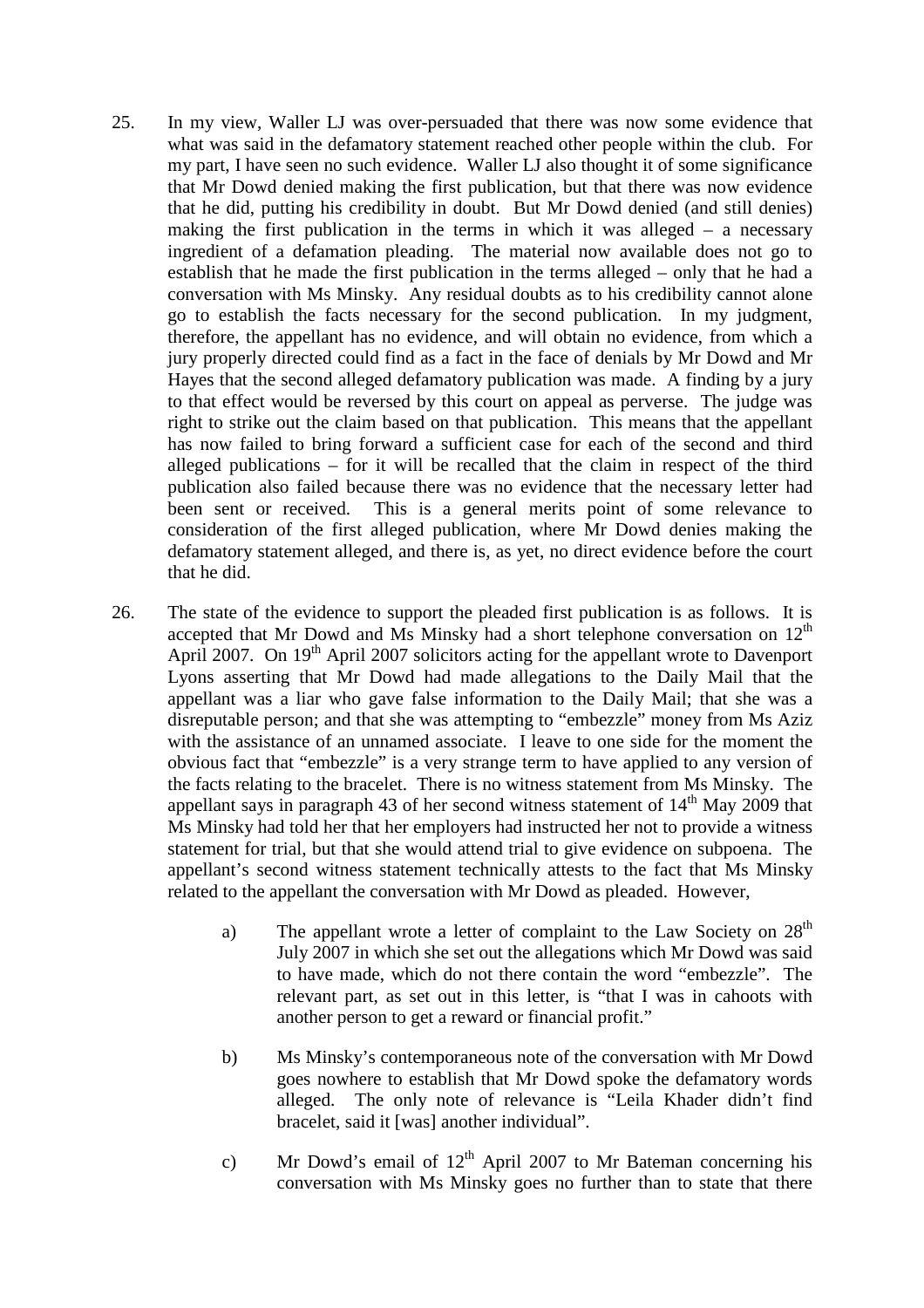were "inaccuracies in print" and that Mr Dowd "told her the source was not to be relied on".

Thus, although, as the respondents accept, the court may be constrained (without enthusiasm) to accept for present purposes, subject to the abuse argument considered below, that the fact of the alleged first publication on the general lines pleaded is capable of being established at trial, I do not consider that there is any real prospect of a jury finding (other than perversely) that the word "embezzle" was used or that Mr Dowd accused Ms Khader of making up a story that the bracelet had been lost; and the court is further entitled to have general regard to the fact that the evidential support for a modified version of the alleged publication is suspect.

27. The appellant challenges the judge's decision that the occasion of Mr Dowd's conversation with Ms Minsky was one of qualified privilege. Two narrow points are taken; first, that there was no sufficient attack on Ms Aziz in the Daily Mail article to sustain a privileged response; and, second, that it is reasonably arguable that Mr Dowd's authority did not extend to defending Ms Aziz against critical media comment. As to the first point, in my judgment the judge was correct to regard the sting of the article, if not itself defamatory, as a disparaging criticism of Ms Aziz in the matter of the return of the bracelet. As to the second point, in my view the appellant has no prospect of displacing the evidence of the respondents that Mr Dowd had a general authority to act on behalf of Ms Aziz which extended to defending her against disparagement in the media. Her denial that she authorised Mr Dowd to publish the words alleged is not a denial of his authority, but an averment which complements Mr Dowd's denial that he published the particular words alleged. *Regan v Taylor* is authority for the proposition that an authorised publication by an agent attracts the same qualified privilege as would the same publication by the principal. It is also authority for the proposition that a modern solicitor with general authority is not a mere channel of communication, but may be engaged to represent his client in the matter in which he is engaged and may often be called on to make communications whose content might in part be derived from his own experience, rather than from direct instructions of his client. Chadwick LJ who dissented in the result in *Regan v Taylor*, nevertheless said at page 569:

> "I have already expressed the view that there is no reason in principle why a client should not give to his solicitor a general retainer authorising him to make such response to defamatory attacks upon the client as the solicitor may from time to time think appropriate. Such a retainer may authorise the solicitor to express his own views or opinions without further reference to the clients; and may authorise the solicitor to mount a counter attack in the media in response to an attack which has been made upon the client by an identified person or publication or, perhaps, in response to any future attacks. Whether or not such a retainer has been given – and if so, its terms – must, in my view, be a question of fact, to be decided on the facts of the particular case."

28. The short point in the present appeal is that there is nothing whatever to indicate that Mr Dowd's retainer did not extend to enable him to represent Ms Aziz by communicating with Ms Minsky as he did. In my judgment, the appellant has no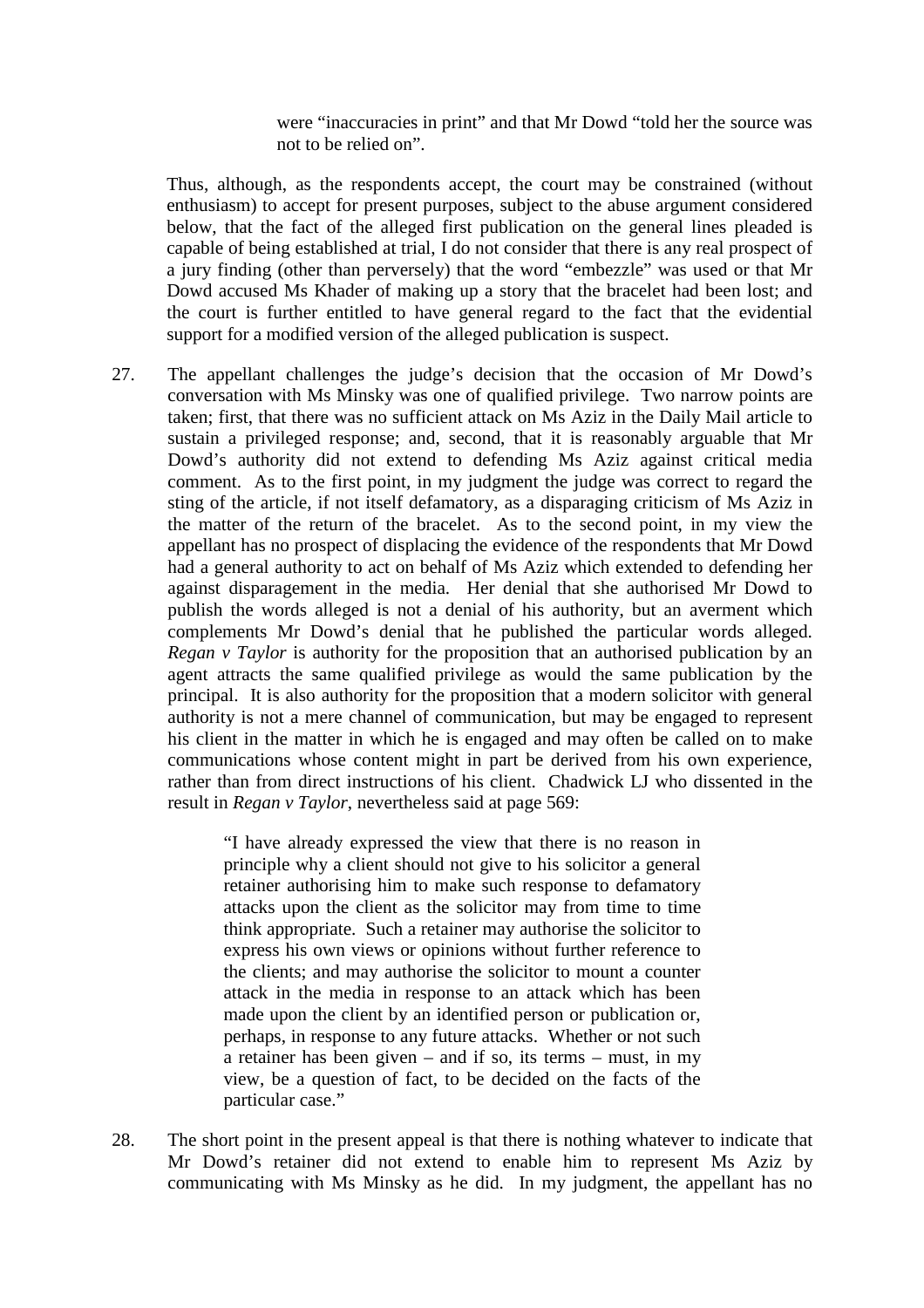prospect of displacing the respondents' evidence on this point, which in any event accords with probability. Mr Dowd had no business to make whatever communication he did without authority, which he plainly had.

- 29. As to malice, the appellant would have to establish positively that Ms Aziz was actuated by a dominant improper motive to injure the appellant, rather than by her wish to mount an effective defence to the disparagement she saw in the newspaper article. Here the only substantial matter relied on to establish improper motive is the outspoken terms of the alleged publication itself. Granted that occasionally malice may perhaps be inferred from grossly exaggerated language (see *Turner v MGM* at page 455), as Lord Diplock said in *Horrocks v Lowe*, where conduct extraneous to the privileged occasion itself is not relied on, and the only evidence of improper motive is the content of the defamatory material itself or the steps taken by the defendant to verify its accuracy, with one exception which does not arise here, the appellant has to show affirmatively that the defendant did not believe the publication to be true or was indifferent to its truth or falsity. An allegation mutedly advanced that Ms Aziz and Mr Dowd may historically have had some intimate relationship would be a fanciful support for a dominant improper motive for Mr Dowd. There is no persuasive conduct extraneous to the privileged occasion. The language alleged (shorn, as in my view it should be, of the word "embezzle") is not, I think, grossly exaggerated, and does not by itself positively and affirmatively sustain a dominant motive to injure such that the respondents did not believe the publication to be true or were indifferent as to its truth or falsity. In my judgment, this ground of appeal should fail.
- 30. Independently of the case of malice, and irrespective of whether there might be more than one view as to the validity for present purposes of the appellant's case on malice, she still has to establish that the tort which she alleges is real and substantial. If she cannot make a sufficient case here, the claim should be struck out, both because a claim for slander generally requires proof of actual loss and damage, and because an insubstantial claim which is not worth the candle should be struck out. There is no positive evidence that the alleged first publication went beyond Ms Minsky (other perhaps than for investigation purposes for the purposes of these proceedings) and no evidence whatever that any internal republication within Associated Newspapers caused the appellant any loss. The suspension of her membership of Les Ambassadeurs club did not arise out of the alleged publication to the Daily Mail.
- 31. In *Jameel v Dow Jones*, an internet article implied that the claimant had been or was suspected of having been involved in funding a terrorist organisation. Only five subscribers within the jurisdiction had accessed the internet article, and the defendants said that the claimant had suffered no or minimal damage to his reputation. The claim was struck out as an abuse of process. This court held that, adopting the proactive approach required by the overriding objective under the Civil Procedure Rules of dealing with cases justly, and keeping a proper balance between the Convention right to freedom of expression and the protection of individual rights, the court was required to stop as an abuse of process defamation proceedings that were not serving the legitimate purpose of protecting the claimant's reputation. The test to be applied was whether there was a real and substantial tort. The publication within the jurisdiction was minimal and did not amount to a real and substantial tort when the damage to the claimant's reputation was insignificant. It was disproportionate and an abuse of process for the claimant to proceed with his claim. If the claimant succeeded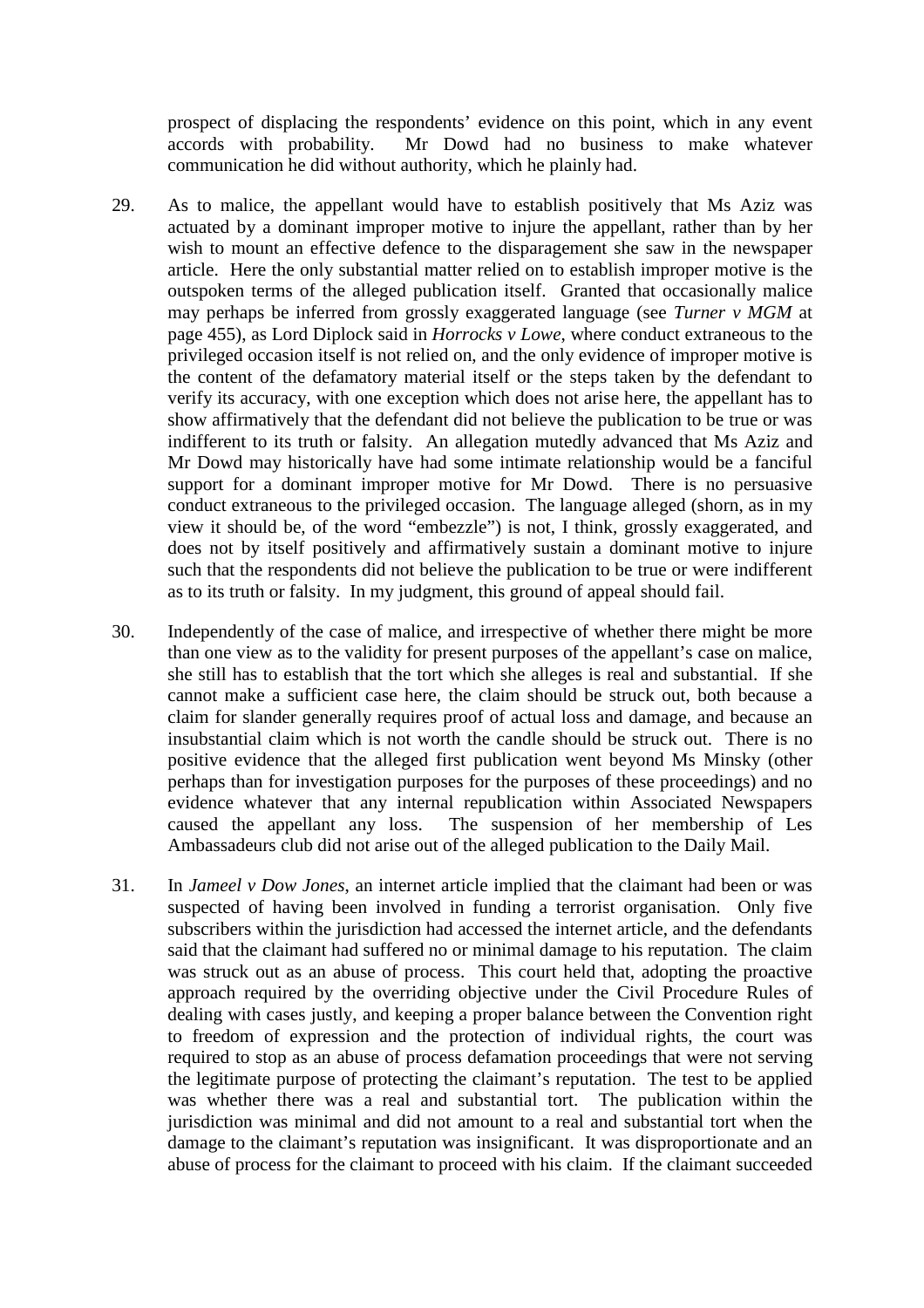in the action and was awarded a small amount of damage, it could perhaps be said that he had achieved vindication for the damage done. But both the damage and the vindication would be minimal. This court endorsed at paragraph 57 in *Jameel* the approach of Eady J in *Schellenberg v British Broadcasting Corporation* [2000] EMLR 296 with regard to proportionality. Eady J said that he was bound to ask whether the game was worth the candle. He could not accept in that case that there was any realistic prospect of a trial yielding any tangible or legitimate advantage such as to outweigh the disadvantage to the parties in terms of expense, and to the wider public in terms of court resources. This court had earlier endorsed that approach in *Wallis v Valentine* [2003] EMLR 175.

- 32. In my judgment, the principle in *Jameel* applies in the present appeal. The appellant's claim on the first publication is at best fraught with difficulties. But even if it were to succeed at trial, it would not be worth the candle. She would at best recover minimal damages at huge expense to the parties and of court time. This would be so, even if she and those representing her were to adopt for the future a hitherto elusive economical approach to the amount of paper and time which the case might need. As things are, the parties' expenditure must vastly exceed the minimal amount of damages which the appellant might recover even if she were to succeed in overcoming all the obstacles in the path of such success. The judge was correct to conclude that this claim is disproportionate and that it should be struck out as an abuse.
- 33. Waller LJ also gave the appellant permission to appeal against an order by Eady J prohibiting publication of matters shortly listed in a confidential annex to his orders. Those matters concern details of one or more alleged historic intimate relationships which Ms Aziz may have had with Mr Dowd or any third party. It is said that this material was already in the public domain, and attention is drawn to the small print of footnote 18 of a judgment of Underhill J (sitting in private) in [2007] EWHC 91 QB. The terms of the footnote strongly suggest that Underhill J accepted Ms Aziz' denial of the allegation. However that may be, that footnote no more puts private details into the public domain than does this paragraph of my judgment. I would dismiss this ground of appeal, not least because the judge's order was justified and proportionate, because the appellant's claim will not now proceed, and because publication under the shield of absolute privilege of any such private details given in proceedings from which this is an unsuccessful appeal would be wholly unwarranted intrusion.
- 34. For these reasons I would dismiss this appeal.

#### **Excessive skeleton arguments and documents:**

35. When Waller LJ gave Ms Khader, the appellant, limited permission to appeal in this case, he ordered the appellant to file and serve revised and less prolix skeleton arguments, and revised and less prolix Amended Particulars of Claim confined to the relevant claims and issues for determination of the appeals. The appellant nominally complied with that order, but in substance failed to do so. The appellant's skeleton argument for this appeal runs to 86 paragraphs occupying 22 closely typed pages. There was little of real use to the court before paragraph 70, although it is fair to say that the preceding section on the law, although again of excessive length for a skeleton, was structurally reasonably sound. The respondents' skeleton was of similar over-fleshed proportions, although it is not fair to be over-critical when this skeleton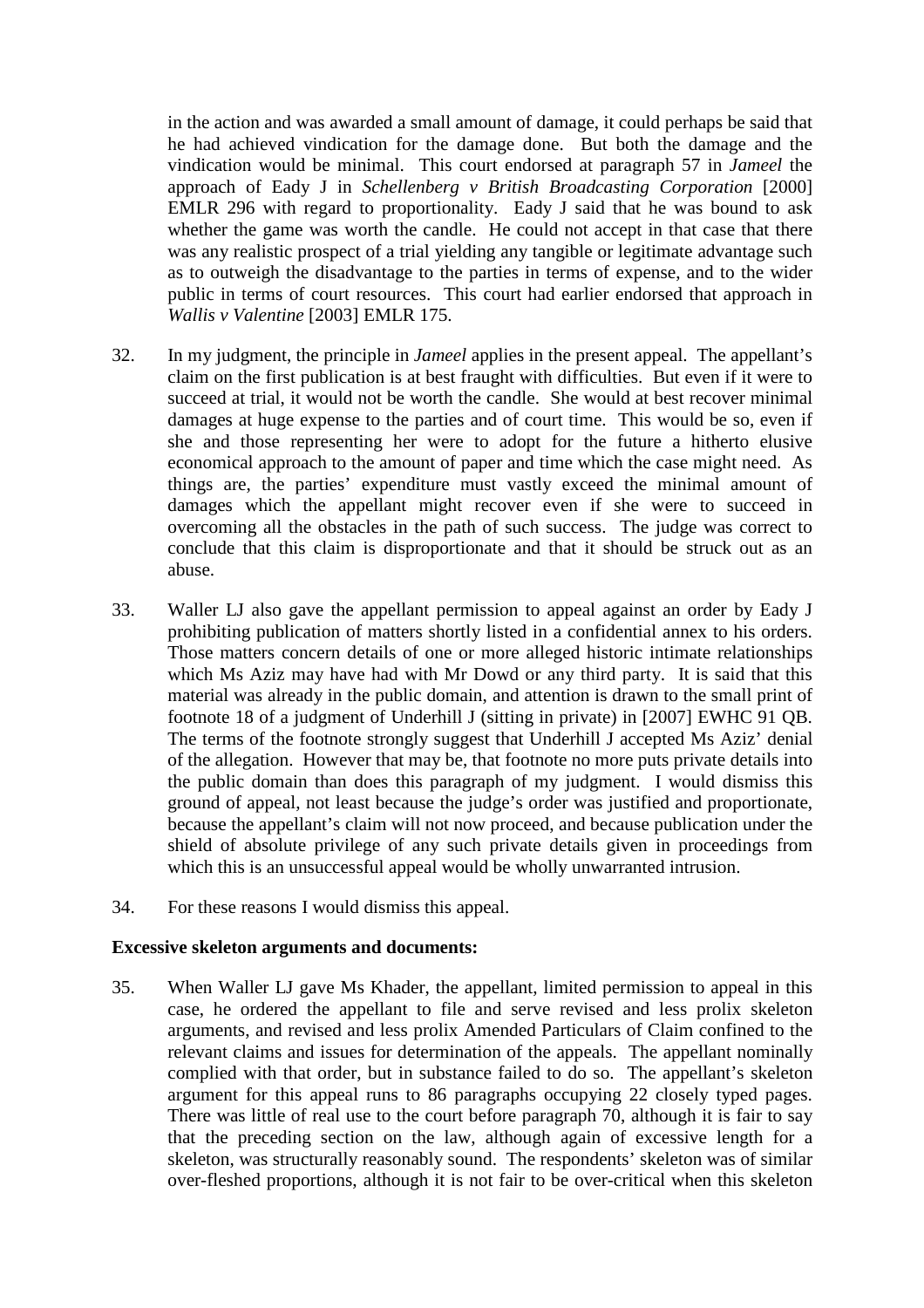was responding to one which was itself grossly excessive. The appellant then thought fit to serve a further skeleton in reply which ran to a further 74 paragraphs occupying a further 27 closely typed pages. Not content with this, the parties, though I suspect mainly the appellant, produced for the court 5 well filled lever arch files of documents, very few of which were referred to; and 6 files of largely unread authorities – all this in an appeal whose hearing time Waller LJ fixed as 3 hours (later enlarged to one day) and where one of the first instance judge's reasons for striking out the claim was that it was not worth the candle.

36. In *Midgulf International Limited v Groupe Chimique Tunisian* [2010] EWCA Civ 66, Toulson LJ, with whom Mummery and Patten LJJ agreed, expressed strong disapproval of the volume of papers presented to the court by the appellant. It does not diminish my equivalent disapproval of the excess of documents in the present appeal, that the scale of the excess in *Midgulf* appears to have been somewhat greater than in the present appeal. At paragraph 72, Toulson LJ expressed his disapproval in these terms:

> "I am afraid that the case is a grotesque example of a tendency to burden the court with documents of grossly disproportionate quantity and length. It is a practice which must stop. Far from assisting the court, it makes the work of the court infinitely harder. Hours had to be spent reading through Midgulf's voluminous skeleton arguments and they were largely wasted hours. It will no doubt also have added greatly and unnecessarily to the costs of the appeal."

At paragraph 74, Toulson LJ quoted from the judgment of Mummery LJ in *Tombstone Limited v Raja* [2008] EWCA Civ 1444; [2009] 1 WLR 1143, where Mummery LJ explained that skeleton arguments were aids to oral advocacy, not written briefs; and that too many practitioners, at increased costs to their clients and diminishing assistance to the court, burden their opponents and the court with written briefs.

37. There are, in my judgment, two warnings to be sounded in relation to the still increasing tendency to overburden the court and other parties with skeleton arguments which are not skeleton, and with volumes of unnecessary documents and authorities. First, judges should be more prepared than they perhaps have been in the past to use the powers available to them to disallow the cost of the preparation and use of excessive written material, whatever the outcome of the case. Second, practitioners should be well aware that the court will not for ever tolerate the time and cost of *both* excessive written submission *and* oral argument of commensurate length. The court should not habitually tolerate both and clients should not be expected to pay for both. Speaking for myself, I greatly value properly constructed and concise oral submissions. But the time might soon arrive when I should regard it as my public duty to curtail oral submissions severely, if I have already been served up with written submissions which contain in detail everything which is reasonably capable of being said in support of the parties' contentions. If practitioners want to kill oral advocacy, the preparation and presentation to the court of excessively long written submissions (under the guise of skeleton arguments) is the way to go about it. They should not set about killing oral advocacy unintentionally.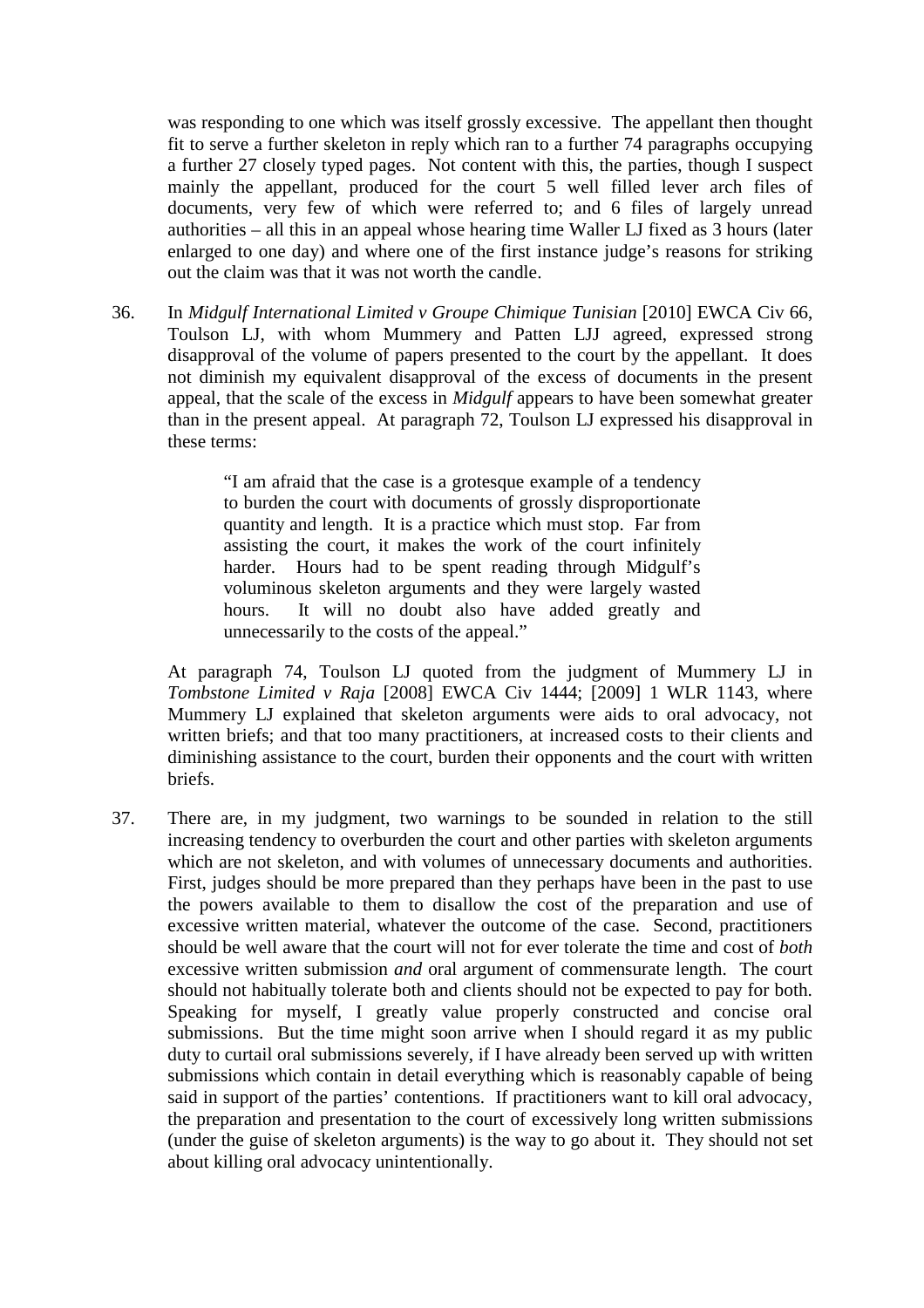### **Lord Justice Carnwath:**

- 38. I agree that the judge was entirely right to refuse to allow the action to continue. Publications 2 and 3 were wholly without foundation and were rightly rejected for that reason. I add a few words of my own in relation to publication 1, to express concern both about the nature of the case, and the artificial basis on which we have been required to consider it.
- 39. The story started with what might have been thought (to use Ms Khader's words) a "happy story with a happy ending". An apparently inconsequential piece in the Daily Mail revealed to its readers that the former wife of the Sultan of Brunei, Ms Aziz, had mislaid a diamond bracelet in the ladies' lavatory of the Les Ambassadeurs club and that it had been found and returned to her by another member, Mrs Khader. The article ended with this statement:-

"And the generous reward offered by a women whose former husband's fortune reached £65 billion at its peak?

"The Queen gave her a hug and a kiss, I am told".

It is astonishing and highly regrettable that those few, trivial words have led to three years of hostile, and no doubt very expensive, litigation.

40. The story might have been thought a simple illustration of the unsurprising point that fellow members of a club do not normally expect a financial reward for returning lost property to each other. However, that was not how it was seen by Ms Aziz and her legal adviser Mr Dowd, or indeed those representing her in these proceedings. In the skeleton argument of Miss Rogers QC and Mr Eardley in this appeal it is said:-

> "on any reasonable reading of the article, it portrayed the first respondent as having acting in a mean and ungenerous way to the appellant who had found a very valuable bracelet to her at Les Ambassadeurs Club."

- 41. Having so reacted, Mr Dowd spoke to the Daily Mail to complain. He spoke to the journalist, Ms Minsky. She as it turned out was a friend of Miss Khader, who later learned from her about the conversation. According to Mr Dowd's own note to his supervising partner, he "put her straight on the errors in the article", and was told she was "happy to quote the inaccuracies in print". He noted also that he had told Ms Minsky that "the source was not to be relied on and if there is further contact she should inform us immediately". Mr Dowd himself has not disclosed what were the "errors" as he saw them, and no correction was in fact published in the Daily Mail.
- 42. We have no witness statement from Miss Minsky herself (apparently because her employers declined to allow her to do so voluntarily), but we do have a manuscript note apparently taken by her at the time of the conversation. The only material points from the note are:

"Leila Khader didn't find bracelet, said it was another individual" "worth nowhere near £1million…"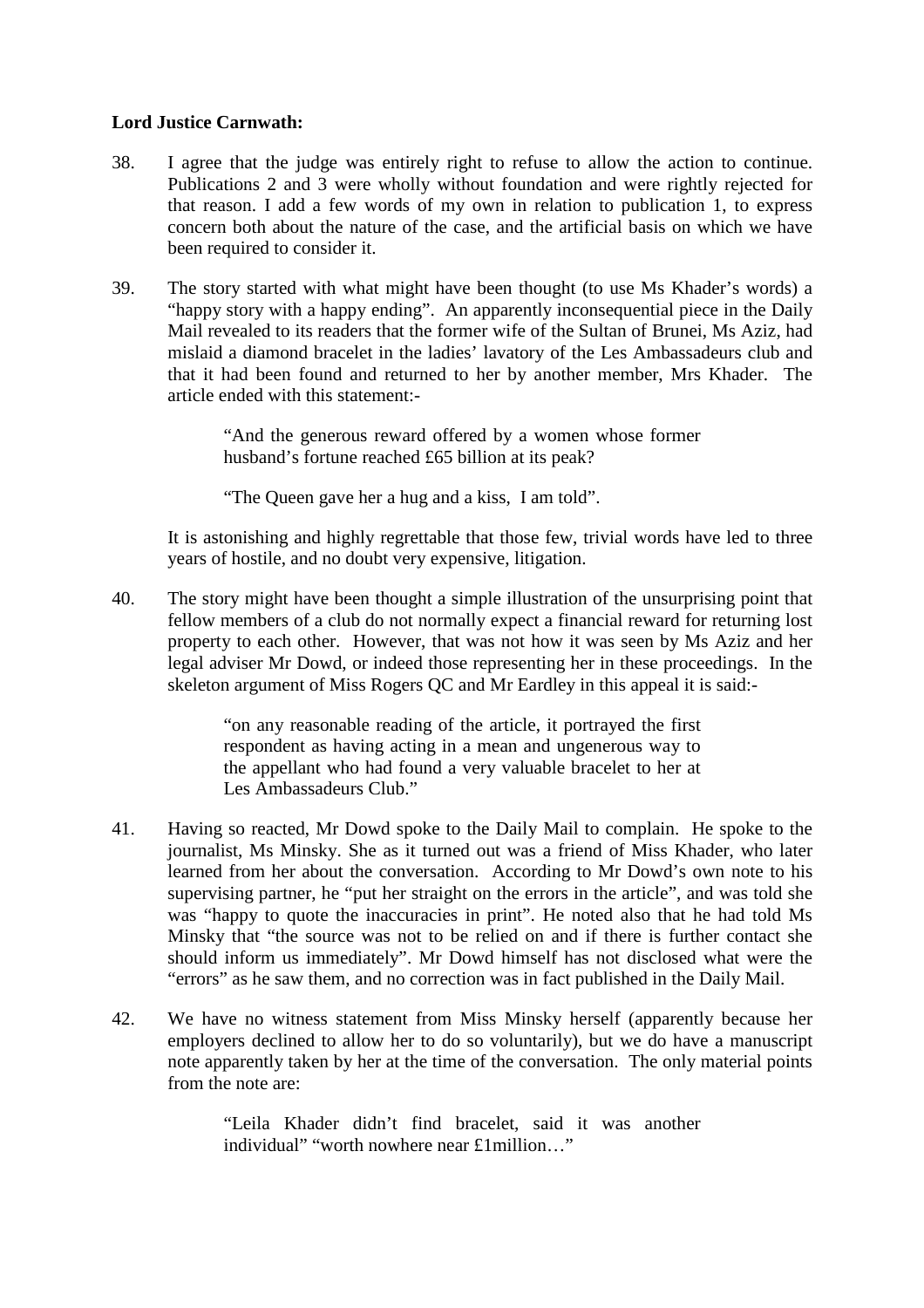The only other shred of contemporary evidence is from a Mr Rahr, a member of the staff at the club. He recalls a conversation with Ms Aziz at the club a few days later, when he mentioned the incident and she said that "she understood that someone else had found the bracelet".

- 43. So we move from what appeared to be no more than a happy story with a happy ending, to a possible dispute about who in fact found the bracelet; how much it was worth, and whether or not Mrs Khader had been hoping for some form of financial reward for returning it to its rightful owner. Even at this stage one would have not have thought it something which anyone would think it necessary to get very excited about.
- 44. However, as the President has explained, by the time the proceedings were begun, the case had taken on a new and much more serious slant. In the Particulars of Claim the words alleged to have been spoken by Mr Dowd included the following:

"Leila Khader… has acted in cahoots with some other persons to *pretend* that a diamond bracelet had been found and was being returned to Mariam Aziz in order to *embezzle* money from Mariam Aziz" (emphasis added).

Thus in effect criminal conduct was being alleged.

- 45. It can be seen at once that this makes no sense. The allegation implies that the whole story of the loss of a bracelet was a fabrication formed for the dishonest purpose of extracting money from Ms Aziz. Yet there is no dispute that the bracelet was indeed lost, and was indeed returned by Ms Khader. Furthermore, no one before us was able to explain how anyone (particularly a lawyer, like Mr Dowd) could have thought the word "embezzle" an appropriate description for what happened.
- 46. We were asked, by both parties, to assume that it could be proved at trial that these apparently nonsensical words were indeed spoken by Mr Dowd. This was said to be the correct approach to an application for summary judgment under CPR Part 24 since the appellant had said that she would call Ms Minsky at trial by witness summons to prove her pleaded case.. Eady J proceeded on the same basis. For my part, I am unable to see why the court should be so constrained. This was not an application under the "striking-out" provisions, which direct attention to whether the statement of case itself discloses reasonable grounds for bringing the claim (rule 3.4(2)(a)) The issue under rule 24.2 is simply whether the claimant has a "real prospect of succeeding on the claim" (rule  $24.2(a)(i)$ ). Under that rule there seems no reason why the court should be required to assume proof of allegations, merely because they are pleaded.
- 47. The artificiality of such an assumption is underlined when one comes to consider the potential defence of qualified privilege and the related issue of malice. It was common ground that one of the criteria for a defence of qualified privilege is that the words used should have been reasonably necessary for their purpose. Even accepting that Mr Dowd was entitled to take steps to protect his client against adverse media comment, it is hard to see how this could extend to allegations of deceit and embezzlement, for which there was no conceivable foundation. Alternatively, such words might well be